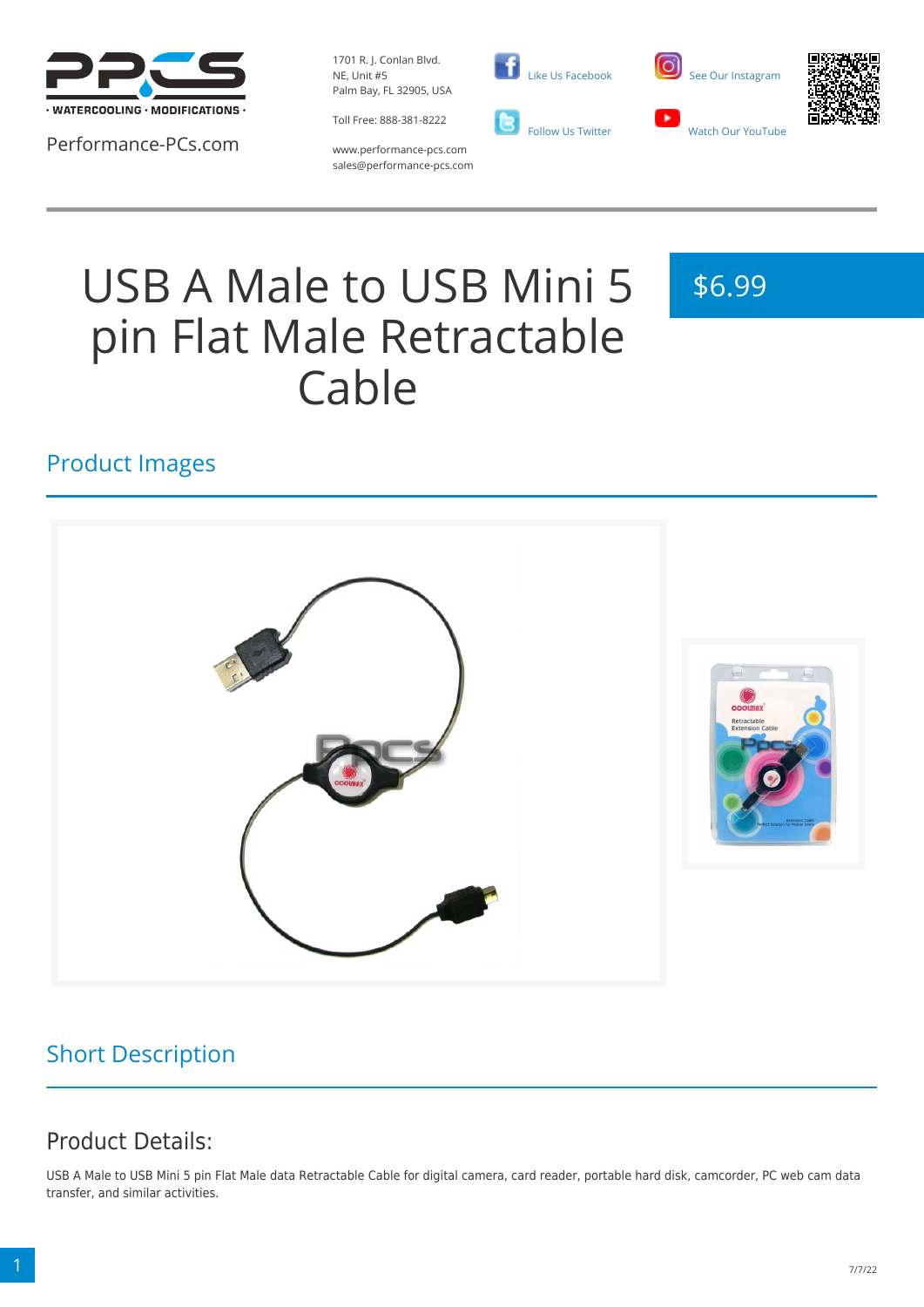#### FEATURES:

- Ė Connector:USB A Male to USB Mini 5 pin Flat Male Retractable Cable
- Cable for digital camera, card reader, portable hard disk, Camcorder, PC Web cam data transfer, etc ×
- $\blacksquare$ Turntable Material ABS
- $\blacksquare$ Wire: 0.08/10+205D)\*2C\*2F OD 0.8\*2.4mm
- Length: 800 mm
- Compatible USB 1.1 & 2.0

### **Description**

### Product Details:

USB A Male to USB Mini 5 pin Flat Male data Retractable Cable for digital camera, card reader, portable hard disk, camcorder, PC web cam data transfer, and similar activities.

#### FEATURES:

- $\blacksquare$ Connector:USB A Male to USB Mini 5 pin Flat Male Retractable Cable
- Ė Cable for digital camera, card reader, portable hard disk, Camcorder, PC Web cam data transfer, etc
- $\overline{\phantom{a}}$ Turntable Material ABS
- $\blacksquare$ Wire: 0.08/10+205D)\*2C\*2F OD 0.8\*2.4mm
- Ē. Length: 800 mm
- Compatible USB 1.1 & 2.0